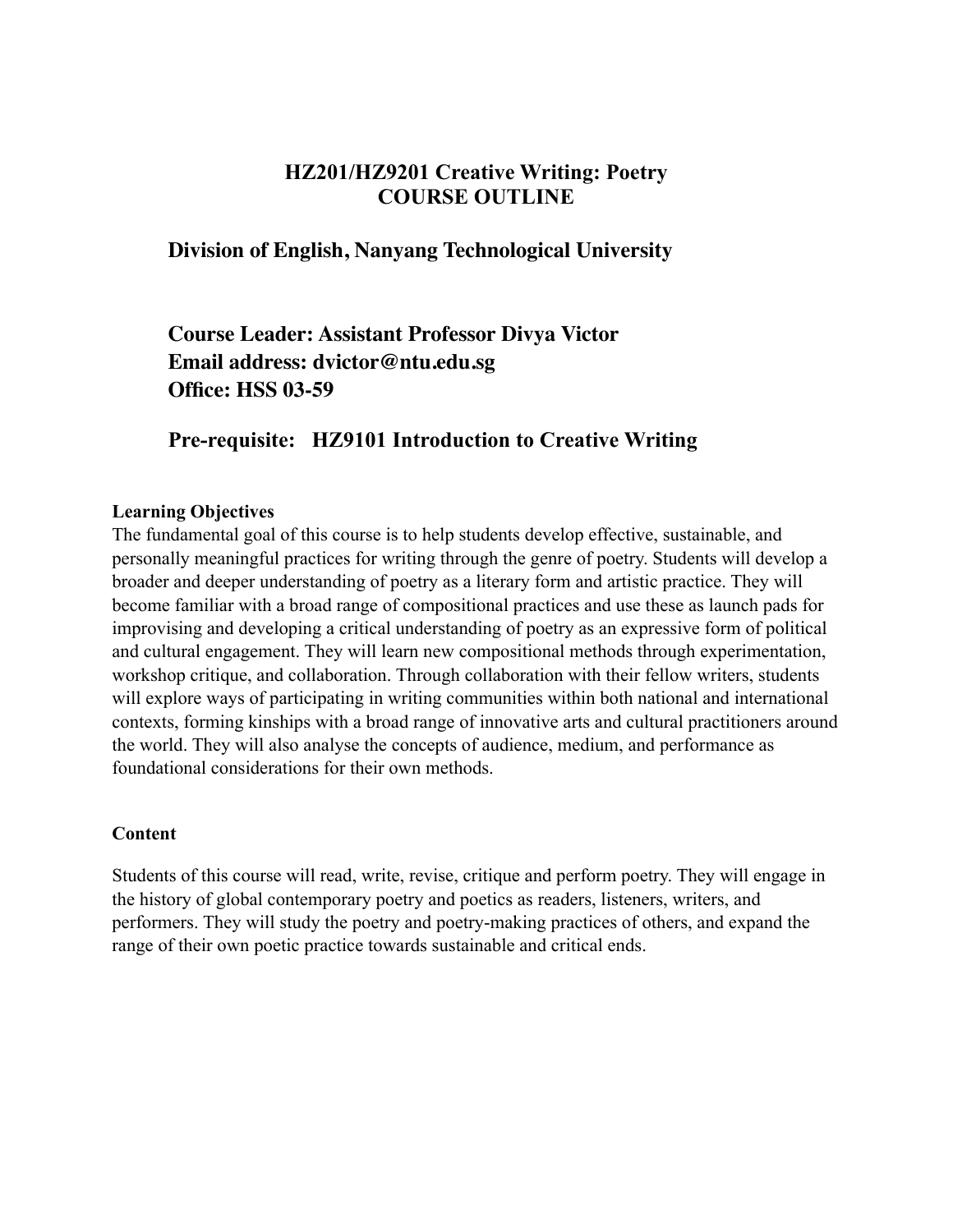#### **SEMINAR SCHEDULE**

| S/N | Topic                                                                                                                                                                                                                                                                                                         | Seminar Hours |
|-----|---------------------------------------------------------------------------------------------------------------------------------------------------------------------------------------------------------------------------------------------------------------------------------------------------------------|---------------|
| 1   | <b>Motivations:</b><br>What is a praxis? Why do we write? We will explore our<br>motivations, goals, and challenges as writers. We will get to<br>know each other as writers and future collaborators.                                                                                                        | 3             |
| 2   | <b>Methods of Reading, Reading as Method:</b><br>How do we read poetry? How do we make meaning? We will<br>explore ways of reading and learn about creative creative<br>experimentation as a method of discovery.                                                                                             | 3             |
| 3   | Constructing the "I":<br>Who speaks in a poem? How do we know, construct, or invent<br>this speaker? We will explore authorship, voice, personae,<br>lyric, pronouns, and linguistic identities (including vernacular,<br>dialect, codes)                                                                     | 3             |
| 4   | <b>Language and Meaning:</b><br>How does poetry mean? What is a network of meaning? We<br>will review diction, syntax, line-breaks, semantics, figuration,<br>and image.                                                                                                                                      | 3             |
| 5   | <b>What is a Poem?</b><br>What does a poem look like today? What are our expectations<br>and assumptions for this genre? How shall we go beyond<br>these? We will engage with radically divergent verse and non-<br>verse forms, considering the medium, design, and shape of<br>texts and their performance. | 3             |
| 6   | <b>Discourse and Form:</b><br>How does contemporary poetry respond to historical<br>(traditional) forms? How can poetry be critical of formal rules<br>and expectations? We will explore forms that utilize erasure,<br>collage, parody, pastiche, and borrowed sources.                                      | 3             |
| 7   | <b>Visual Forms:</b><br>We will discover the genres of visual and concrete poetry, and<br>study the elements of open and organic forms.                                                                                                                                                                       | 3             |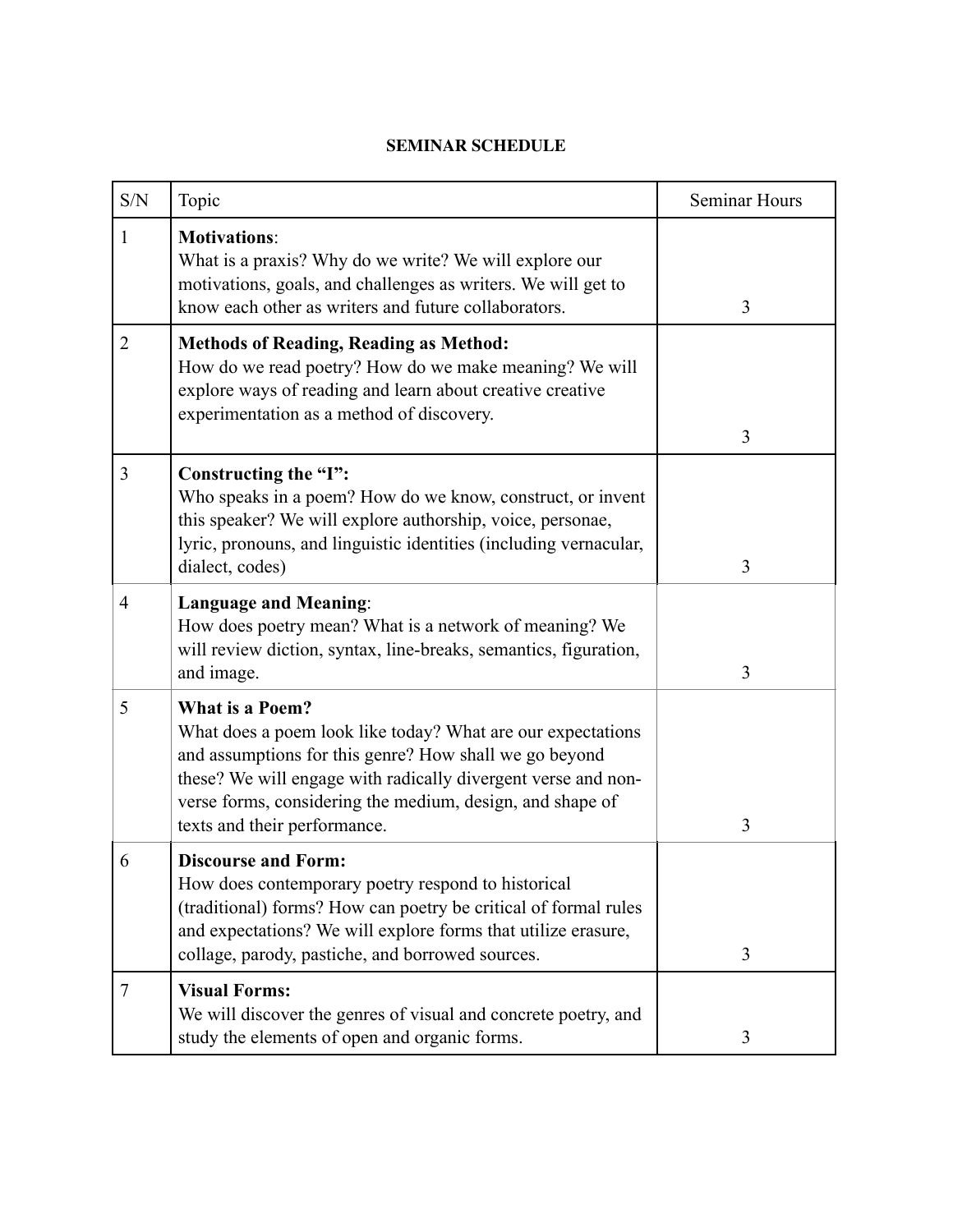| 8  | <b>Sound Forms:</b><br>We will explore the genres of sound poetry and study elements<br>of rhythm, rhyme, melody, consonance, dissonance, and<br>performance.                                                                                                                  | $\overline{3}$ |
|----|--------------------------------------------------------------------------------------------------------------------------------------------------------------------------------------------------------------------------------------------------------------------------------|----------------|
| 9  | <b>Mnemonic forms:</b><br>How are writing and memory associated? How can poetry be<br>created to remember or forget? We will engage withs<br>autobiographical, diaristic, and lyric poetries.                                                                                  | 3              |
| 10 | <b>Documentary forms:</b><br>Can poetry be a record of the world at a given moment? Can it<br>be a historical document? We will explore procedural, aleatory,<br>and documentary forms.                                                                                        | 3              |
| 11 | <b>Adaptive and 'Uncreative' forms:</b><br>What can be used to make poems? How can a poem be written<br>without 'writing'? Can creative writing be uncreative? We will<br>discover creative 'plagiarism', use of source texts, collage,<br>pastiche, and inter-medial methods. | $\overline{3}$ |
| 12 | <b>Media forms:</b><br>We will study the codex medium and poetry books that deviate<br>from traditional 'book' form.                                                                                                                                                           | 3              |
| 13 | <b>Media forms:</b> We will study non-codex mediums and<br>discover net.art, e-poetries, interactive texts, and poetry off the<br>page.                                                                                                                                        | 3              |

## **Learning Outcome**

Students will develop greater understanding and control of language, genre, and medium. They will gain a command over a variety of compositional methods and study poetry through critical analysis and creative responses. They will ultimately develop an awareness of their own creative practice as a way of engaging the personal, social, and political contexts of their lives.

### **Student Assessment**

a) Portfolio of Experiments 1: 25%

b) Portfolio of Experiments 2: 25%

c) Portfolio of Original Work: 20%

d) Event Reviews: 10%

e) Class participation (attendance, workshop contributions, engagement): 20%

### **Textbooks/References**